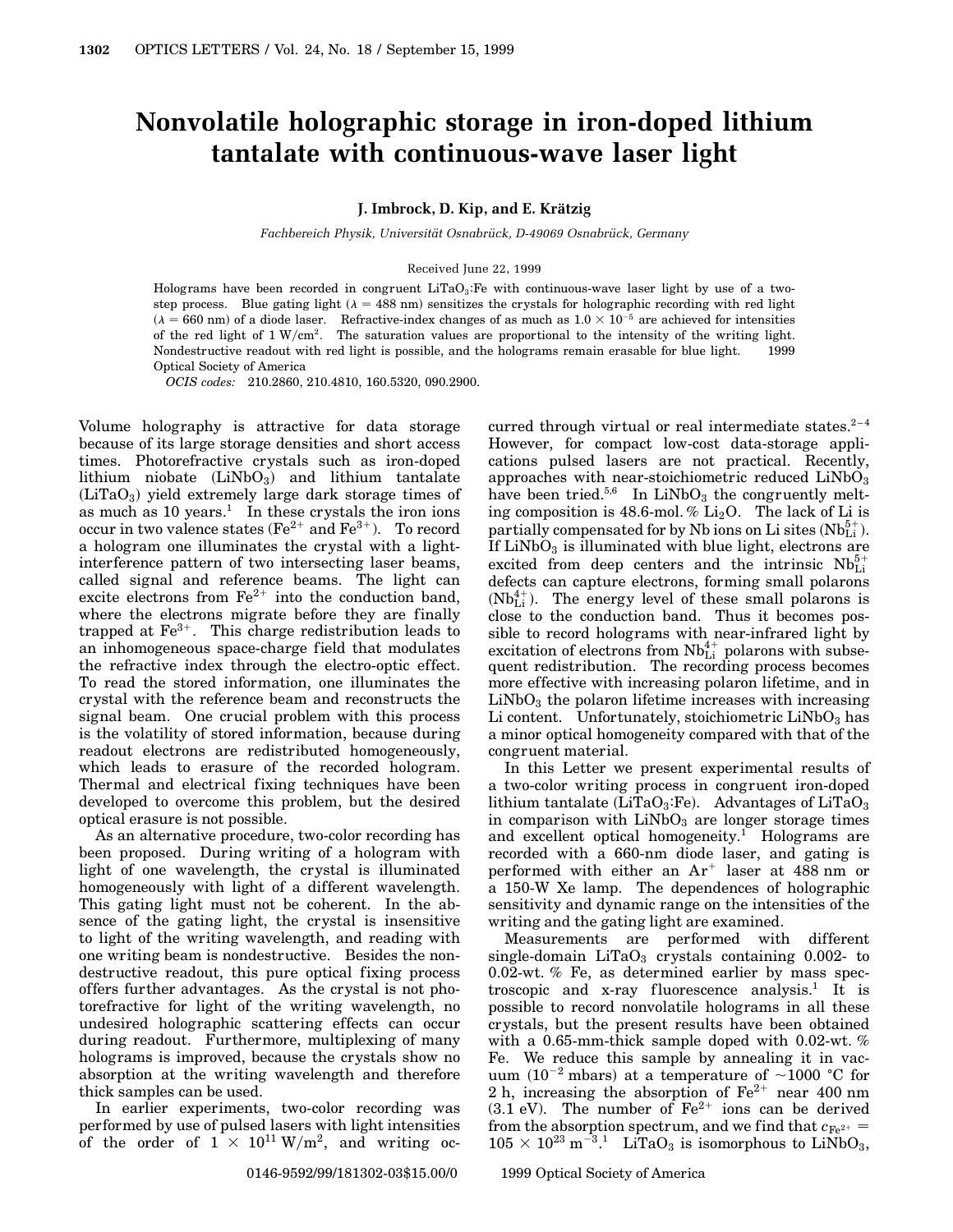and crystals that were grown from the congruently melting composition have a Li deficit and contain a large amount of Ta antisite defects  $(Ta_{Li}^{5+})$ . The Curie temperature of our crystal is  $618 \degree C$ , which corresponds to a  $\rm Li_2O$  content of 48.21%.<sup>7</sup>

For hologram recording, two interfering red beams  $(\lambda = 660 \text{ nm})$  of a 30-mW diode laser write elementary holographic gratings with a period  $\Lambda = 3.2 \mu m$ . The writing beams have equal intensity and are extraordinarily polarized. They have a beam diameter of  $\sim$ 1.5 mm and are overlapped by a 5-mm-wide beam from either an  $Ar^+$  laser or a 150-W Xe lamp. The writing intensity is adjusted with a half-wave plate and a polarizer. The intensity of the gating light of the  $Ar^+$  laser can be changed with neutral-density filters. The diffraction efficiency  $\eta$  is monitored with cw light from a 785-nm diode laser that is extraordinarily polarized and Bragg matched. Here  $\eta$  is defined by the ratio  $I_d/(I_d + I_t)$ , where  $I_d$  and  $I_t$  are the intensities of the diffracted and the transmitted light, respectively. The saturation value  $\Delta n_S$  of the refractive-index modulation can be calculated from Kogelnik's formula.<sup>8</sup>

 $LiTaO<sub>3</sub>:Fe$  is insensitive to holographic recording with red writing light alone. Nevertheless, recording becomes possible if the crystal is illuminated with additional gating light. Figure 1 shows the amplitude of the refractive-index change for a typical write– read–erase cycle. Here white light of a 150-W Xe lamp is used for gating. The recording process can be understood with a two-center charge-transport model (Fig. 2). We assume that, in addition to the deep  $\text{Fe}^{2+/3+}$  center, intrinsic  $\text{Ta}_{\text{Li}}^{4+/5+}$  ions act as a shallow center. Holographic recording is realized by a two-step process, in which homogeneous illumination with the gating light excites electrons from  $Fe^{2+}$  directly to  $\text{Ta}_{\text{Li}}^{5+}$ , forming small polarons  $(\text{Ta}_{\text{Li}}^{4+})$ . Simultaneous illumination with an interference pattern of red light transfers the electrons from the shallow center to the conduction band, where they migrate before they are trapped by  $Fe^{3+}$  ions. Reading with red light is nondestructive, because the photon energy of the red light is not sufficient to excite electrons from  $\text{Fe}^{2+}$  ions. The  $\text{Ta}^{4+}_{\text{Li}}$  polarons induce a broad light absorption with a maximum at  $570$  nm. $9$  In our crystal we cannot detect any light-induced absorption for the gating intensities because the sample is too thin. Nevertheless, light-induced absorption changes can be measured by use of light  $(\lambda = 355 \text{ nm})$  from a *Q*switched Nd:YAG pulse laser for pumping.<sup>4</sup> These measurements yield a polaron lifetime of a few milliseconds, which strongly depends on the amount of  $Fe<sup>3+</sup>$  ions. The lifetime increases with decreasing  $Fe<sup>3+</sup>$ concentration. This result is due to direct transitions between deep and shallow centers (Fig. 2). Thus, reduced  $LiTaO_3$ : Fe crystals show a relatively long lifetime of excited electrons, and two-step recording with small light intensities becomes possible.

Important parameters in characterizing holographic storage materials are sensitivity and dynamic range. The dynamic range depends on the saturation value  $\Delta n_S$  of the refractive-index change. From Fig. 3 it can be seen that  $\Delta n_S$  increases linearly with increasing

writing intensity. The diffraction efficiency  $\eta$  in the 0.65-mm-thin sample with  $\Delta n_S \approx 10^{-5}$  is of the order of  $10^{-4}$ . However, for a one-photon writing process  $\Delta n_S$  does not depend on the writing intensity. The intensity dependence can be explained if we assume that the red writing light generates a photovoltaic current in the conduction band. Such a current is proportional to the writing intensity as well as to the concentration of filled shallow levels. The photoconductivity, however, is mainly determined by the intensity of the gating light. There is also an influence of the gating light on the dynamic range: A larger gating intensity leads to a smaller saturation



Fig. 1. Refractive-index change for a typical write–read– erase cycle. The hologram is recorded with a 660-nm diode  $\text{laser}\ (I_\text{writing}=0.65\ \text{W}/\text{cm}^2)$  and white light from a Xe lamp for gating. Nondestructive readout is performed with one of the writing beams, and hologram erasure is possible with the gating light.



Fig. 2. Two-center charge-transport model in  $LiTaO_3$ : Fe. Deep center, Fe<sup>2+/3+</sup>; shallow center, Ta<sup>4+/5+</sup>; VB, valence band; CB, conduction band.



Fig. 3. Saturation values  $\Delta n_S$  of refractive-index changes as a function of the writing intensity  $I_{\text{writing}}$  for two different gating intensities. The lines are linear fits to the measured values.